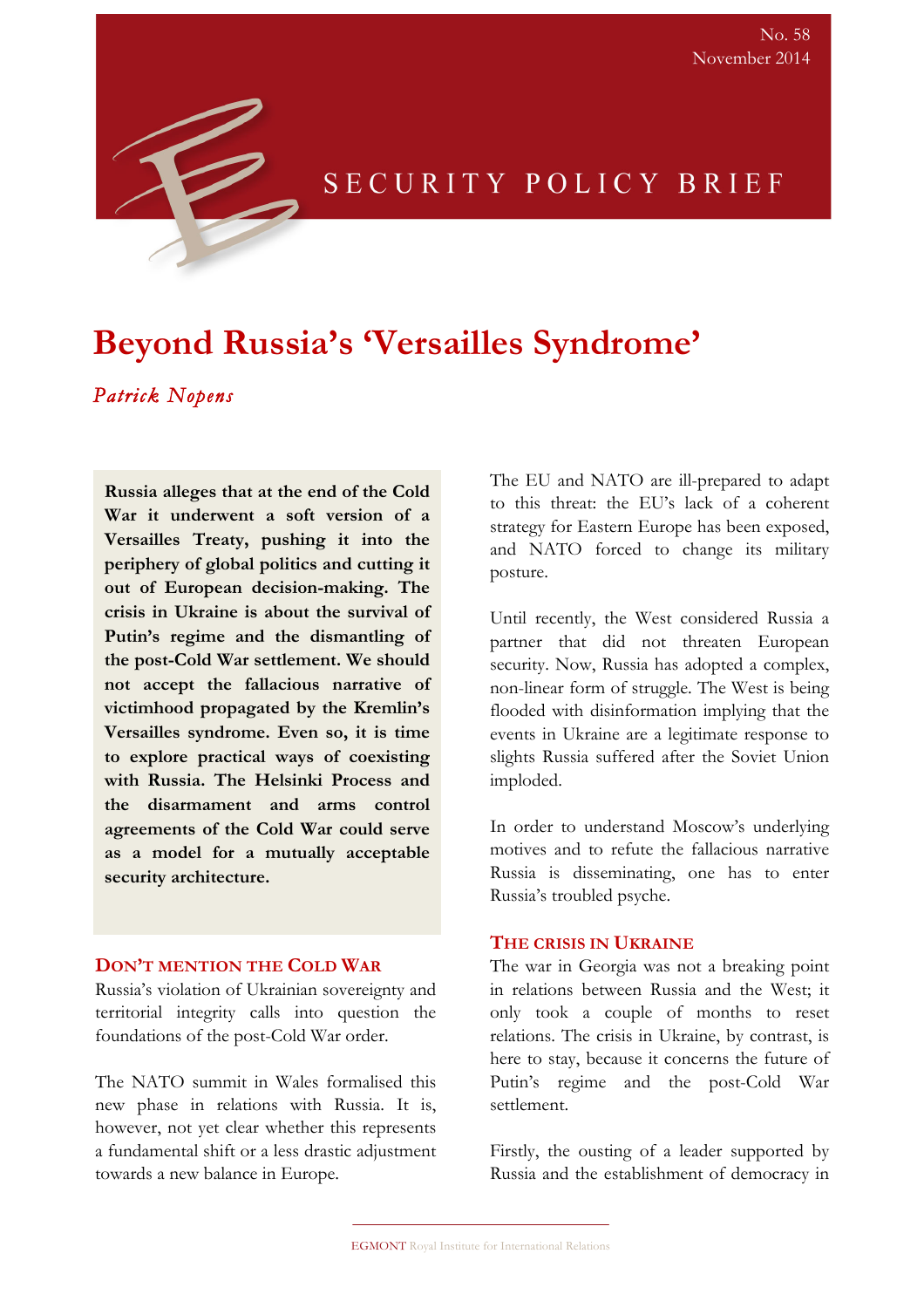## **SECURITY POLICY BRIEF**

Kyiv constitutes an existential threat to Putin's regime. A real democracy in Ukraine, which shares so many historical and cultural ties with Russia, would set a dangerous precedent. It would demonstrate that a truly democratic system is possible in a country that inherited much of its political culture from the Russian empire and the Soviet Union, despite the conventional wisdom that such a country cannot be governed without a firm, autocratic hand. In this sense, the conflict over Ukraine has become a struggle for Russia.

Secondly, the occupation of Crimea and the invasion of Eastern Ukraine call into question the post-Cold War settlement. Russia's goal in the war in Georgia in 2008 was to end any further NATO enlargement into the former Soviet space.

The EU reacted in 2009 with the Eastern Partnership initiative, which enabled six former Soviet republics to move towards the EU while avoiding the issue of EU membership. Georgia and Moldova signed up at the Vilnius Summit in November 2013. Ukraine had to wait until March 2014, when Yanukovych had been ousted.

In 2010, the Russian Federation, Belarus and Kazakhstan formed the Eurasian Customs Union. In 2015, it will become the Eurasian Economic Union, with the addition of Armenia. However, without Ukraine, the Eurasian Union cannot achieve sufficient critical mass to form a separate Russian-led geopolitical entity, a precondition for Putin's dream of a leading role for Russia in a multipolar world.

Putin's single-minded energy, which contrasts so sharply with Western foot-dragging, does not seem to have paid off for the time being. Ukraine has become the top prize in a zerosum game between the West and Russia. Moscow's actions in Crimea and Eastern Ukraine have alienated Ukraine from Russia,

forging Ukrainian nationhood. The Kremlin has had to scale back its hopes of incorporating the whole of Ukraine into the Eurasian Union, instead annexing Crimea and creating a frozen conflict in the Ukrainian Donbas. Ukraine has resolutely opted for a Western orientation, even though it will probably pay dearly, and joining the EU remains a far-off dream.

#### **DISENGAGEMENT**

The crisis in Ukraine in November 2013 terminated the long process of disengagement form the West that started at the end of Putin's first presidential term. The events in Ukraine should make it clear, even to the most optimistic or credulous, that the West's relationship with Russia has become adversarial.

During the first decade following the implosion of the Soviet Union, hopes were high for the integration of Russia into the West. Reforms would transform Russia into a democratic market economy. Russia did indeed become a member of most Western institutions. Most importantly, the Russia– NATO Council gave Russia special status, and served as a forum where Russia could directly discuss security problems, as an equal, with NATO members.

Although warnings about repeating the historical mistakes of the settlements after the First World War were rife, the West was not inclined to integrate Russia fully into European structures. It also ignored Russian concerns in the Former Yugoslavia.

Putin tried to make a deal with the United States after 9/11. He immediately offered Russian support, most importantly 'allowing' the United States to use Central Asia to take the fight to Afghanistan. This signalled that he was prepared to accept America's global leadership for the time being. On the other hand, he expected Russia to be treated as a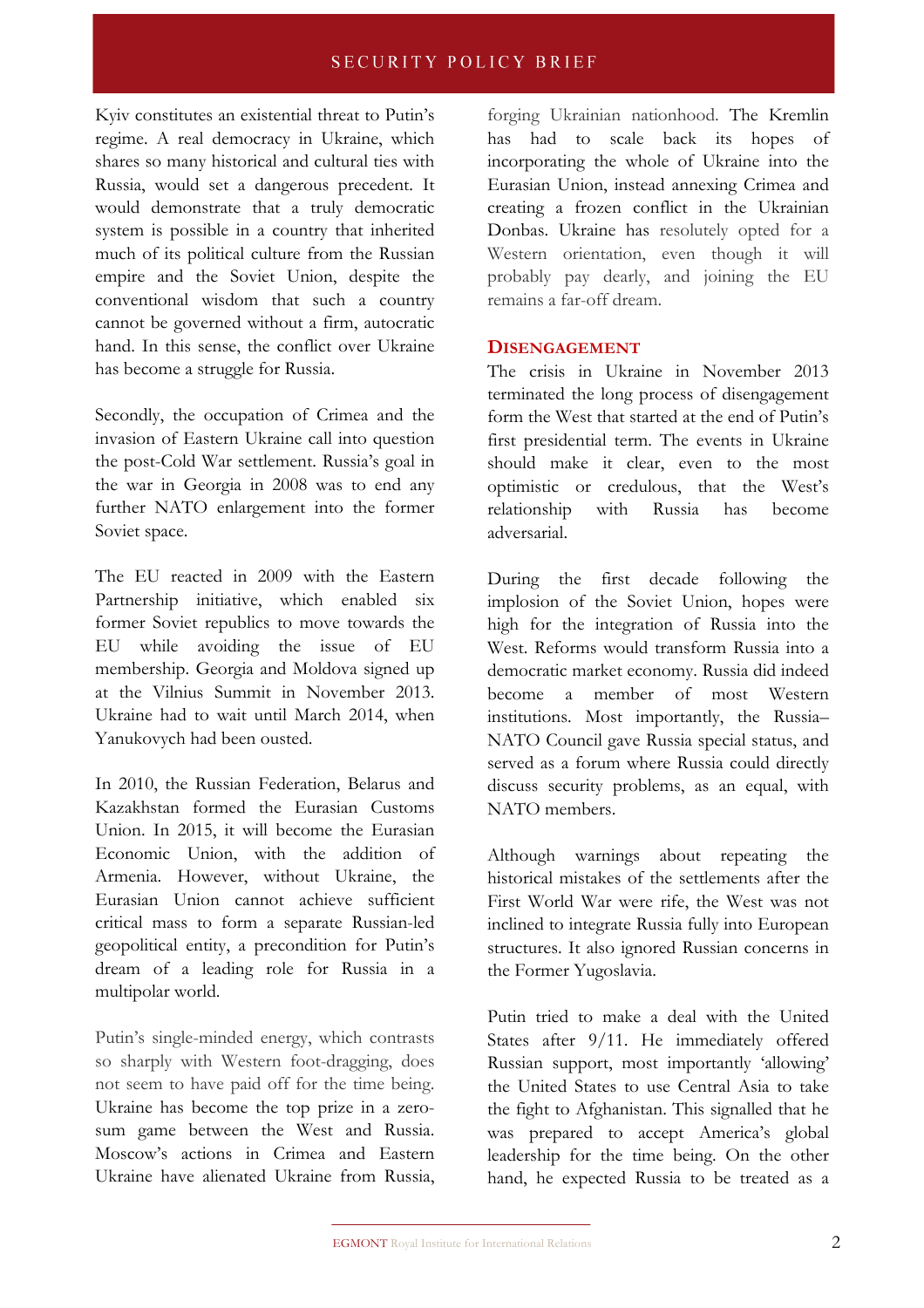major ally with its own sphere of influence in the former Soviet space.<sup>1</sup> America, however, had no intention of accepting Russian hegemony in the CIS.

Disappointed by this rebuff, Russia sought rapprochement with Germany and France, joining them in opposing the war in Iraq in 2003. This did not lead to a lasting convergence of interests with the EU. On the contrary, a second round of NATO enlargement in 2004 brought the Alliance to Russia's doorstep.

Shortly afterwards, the Revolution of Roses in Georgia in 2003 and the Orange Revolution in Ukraine brought pro-Western governments into power. Russia saw this as direct Western interference, triggering a lasting paranoid angst concerning foreign NGOs, which could one day support regime change in Russia.

At the Munich Security Conference in 2007, Putin gave a pivotal speech laying out his frustrations with Western policy, and in particular NATO enlargement.

At the summit in Bucharest in March 2008, NATO agreed that Georgia and Ukraine would become members of the Alliance some time in the future. However, their Membership Action Plans were postponed due to German and French opposition. Meanwhile, American Missile Defence plans in Europe were further souring relations with Russia.

By the end of Putin's second term, Russia had given up all hope of joining the West or even being associated with it as an independent partner. An enlarged NATO, the NATO Partnerships, the EU Eastern Partnership and Russia's near abroad now overlapped considerably. Russia began looking for an alternative project where it could be a regional hegemon in the post-Soviet space.

#### **THE RUSSIAN NARRATIVE**

In order to ideologically underpin this shift away from integration with the West, Russia relies on a narrative lamenting Western exploitation of its weakness after the fall of the Soviet Union, and claiming leadership of a Russian cultural and geopolitical entity.

## *Russia did not lose the Cold War*

Even though NATO's armies did not invade and occupy Russia, to all intents and purposes, the Soviet Union did lose the Cold War. Its political and economic system imploded under its own contradictions and through competition with the West.

According to Sergei Karaganov,<sup>2</sup> Russia underwent a soft version of the Versailles Treaty, pushing it into the periphery of global politics and cutting it out of European decision-making. Russia considers current events in Eastern Europe as an indispensable step in undoing the outcome of the Cold War.

According to the Russian narrative, the world has not treated Russia with the respect due to a great power since the end of the Cold War. For Russia, respect is not admiration for what a country has to offer, but fear of its military might. As Putin put it at his Valdai speech in  $2014<sup>3</sup>$ 

*'Besides, we had such brilliant politicians like Nikita Khrushchev, who hammered the desk with his shoe at the UN. And the whole world, primarily the United States, and NATO thought: this Nikita is best left alone, he might just go and fire a missile, they have lots of them, we should better show some respect.'*

### *No apologies for the Communist past*

In contrast with Germany, Russia has never come to grips with the legacy of its past – the forced collectivisation, purges, and deportations of non-Russian minorities in the Soviet Union. Nor has Russia been prepared to accept any responsibility for the Soviet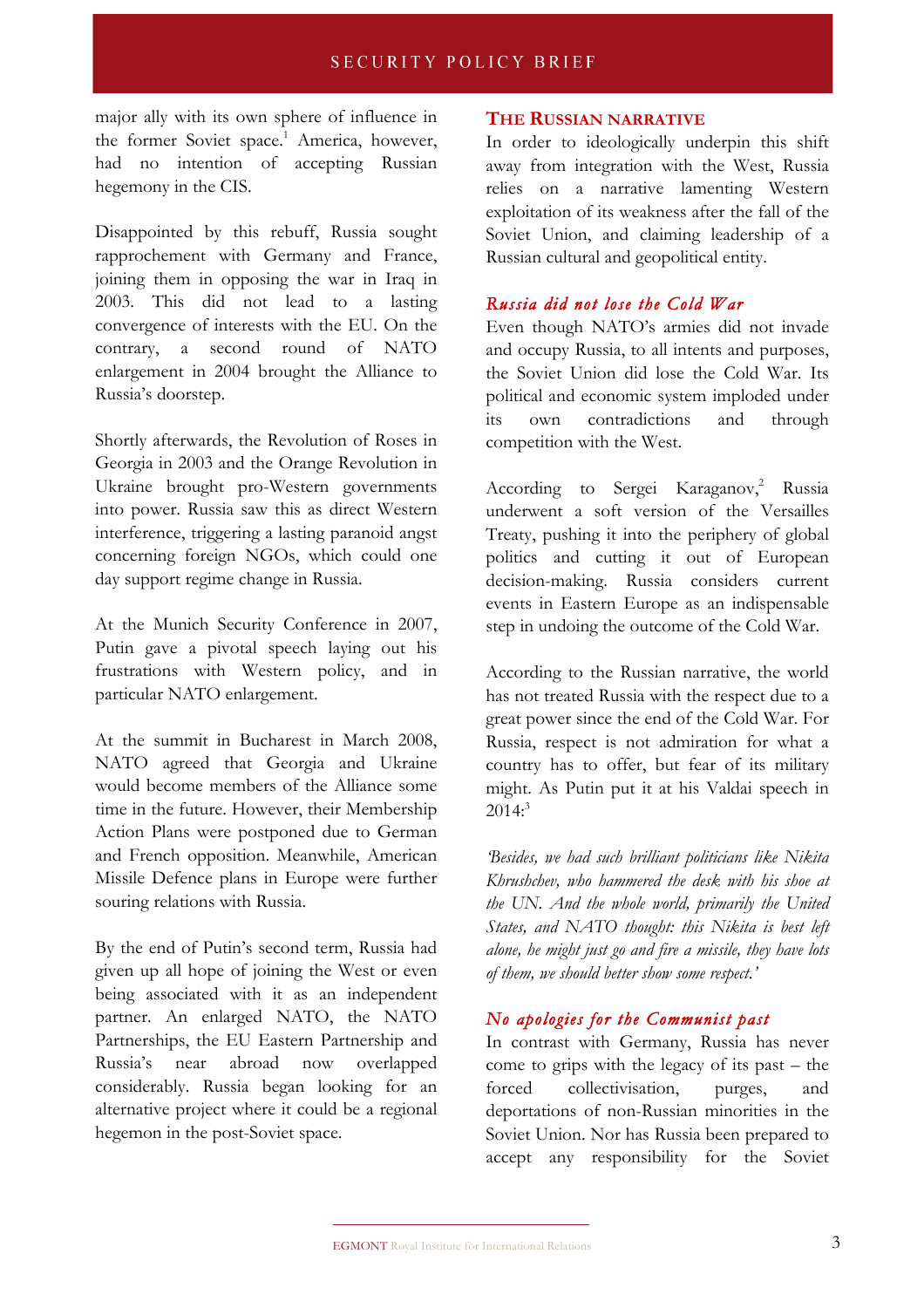repression in Central Europe that followed the Second World War. On the contrary, the Kremlin, if not entirely rehabilitating the Soviet regime, is downplaying some of its more unsavoury characteristics. The same goes for Stalin, whose 'managerial qualities' are being praised.

### *The West humiliated Russia*

At the  $25<sup>th</sup>$  anniversary symposium of the fall of the Berlin Wall, Gorbachev expressed Russia's frustration as follows:

*'Euphoria and triumphalism went to the heads of Western leaders. Taking advantage of Russia's weakening and the lack of a counterweight, they claimed monopoly leadership and domination of the world.'* 

However, much of Russia's humiliation was of its own making. The West supported Russia's assumption of the Soviet Union's seat on the United Nations Security Council. Russia joined the G8 even though it did not qualify as a major economy or democracy. The West helped transfer nuclear weapons from Belarus, Ukraine and Kazakhstan to Russia in exchange for Russia guaranteeing the borders of these countries.

## *Western interference caused the failure of political and economic reform*

The failure of political and economic reforms in Russia in the 1990s cannot be blamed on Western interference. Russia never sought to transform itself into a genuine democracy along the lines of Central European countries. This unwillingness to introduce real democratic reforms and the pillaging of state assets by a select few was in no way encouraged by the West. What is more, corruption has grown since Putin came to power.

Furthermore, the stagnation of Medvedev's modernisation drive is not the consequence of some Western plot. On the contrary, the West was prepared to assist with modernisation. Its abandonment was instead the result of a deliberate policy to keep the regime in place.

## *The West never intended to integrate Russia into European structures*

After the Cold War, Russia hoped that NATO would be disbanded, and Russia would join Western institutions. These would transform themselves into new pan-European bodies in which Russia would be a leading member.

Russia had hoped in vain to be able to influence NATO decision-making from within the NATO–Russia Council. Therefore, in June 2008, Russia proposed a new European security architecture. In November 2009, Russia presented a draft treaty that the West rejected unanimously, because it would have given Russia a veto over Western decisionmaking, and constituted a new Yalta.

Furthermore, Russia was not able to exert much influence in other fields, even after joining the Council of Europe and, after a long period of waiting, the WTO.

Therefore Russia believes that the post-Cold War international system only serves Western interests. In Europe, this led to a security system solely based on NATO and the EU.

### *The West has double standards*

Russia accuses the West of employing double standards when it comes to applying international law to the inviolability of national borders. This is remarkable when one considers that it took nine years before the first countries recognised Kosovo. Today it is recognised by 108 states. It took Russia 19 days to annex Crimea and Sevastopol. Only six countries recognise this annexation. Furthermore, since the end of the Cold War, Russia has kept the frozen conflicts in Georgia and Moldova alive.

### *NATO's 'broken promise'*

One of the major issues that spoiled relations between the West and Russia was whether or not the West had given a commitment not to expand NATO eastwards. Russia considers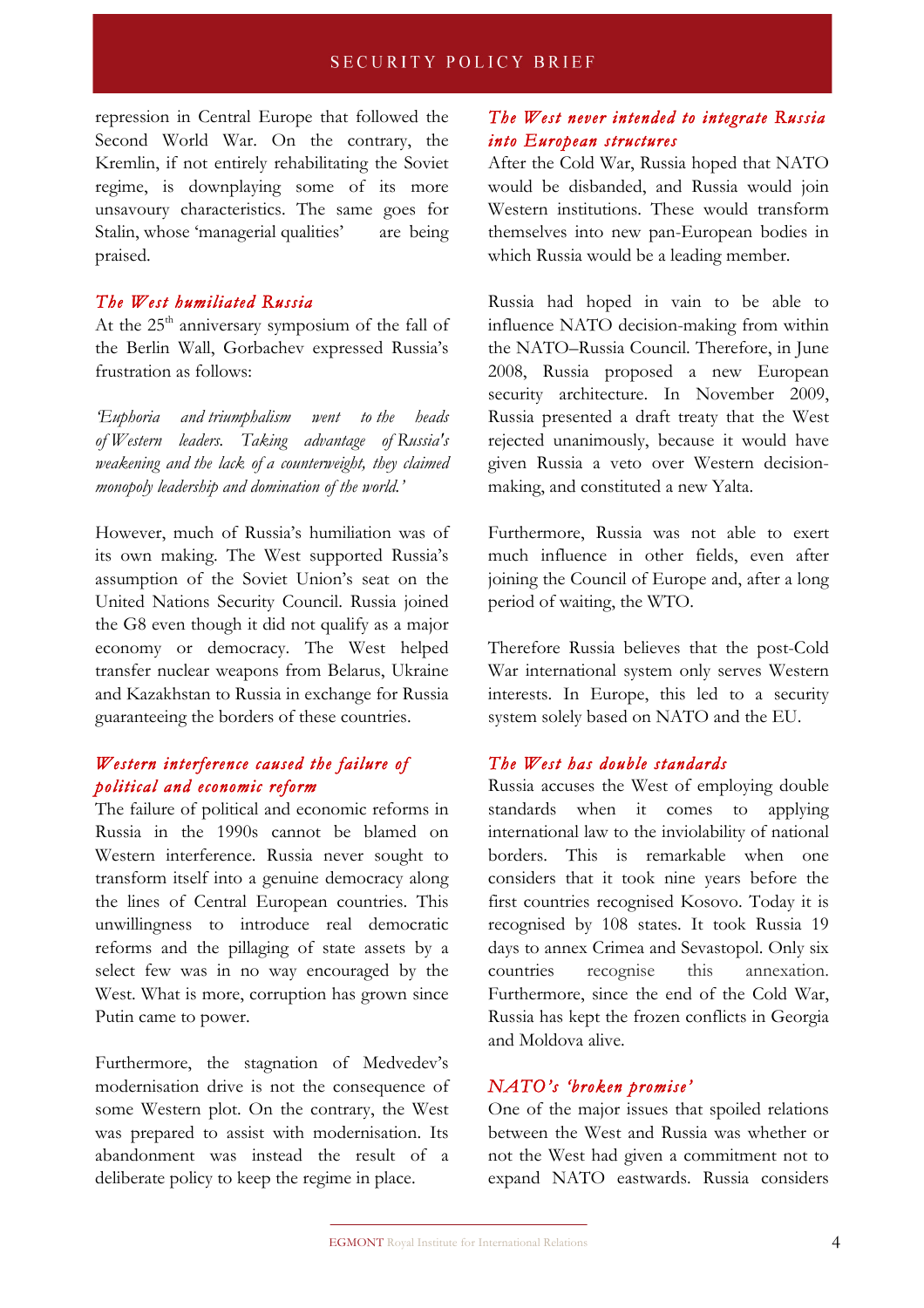that the West formally did so as part of a deal over the reunification of Germany. Using recently declassified documents, Mary Elise Sarotte describes in *Foreign Affairs* how Russia might have been led to believe that such a commitment could have been acceptable to the West. Even though Kohl and Genscher, angling for Russia to green light German reunification, told their Russian counterparts that NATO would not expand to the East, a written promise was never made. More importantly, no other Western leader was prepared to go along with what Germany had put forward unilaterally.

Surprisingly, in an interview on ZDF television on the 25th anniversary of the fall of the Berlin Wall, Gorbachev unequivocally stated that the issue of NATO enlargement was not discussed prior to the German reunification for the simple reason that the Warsaw Pact still existed.4

Moreover, Russia contends that NATO undertook not to station foreign troops in new member states. The NATO–Russia Founding Act of 1997 does contain a statement regarding deployment of troops, but it is conditional:

*'NATO and Russia do not consider each other as adversaries. . . . NATO reiterates that in the current and foreseeable security environment, the Alliance will carry out its collective defence and other missions by ensuring the necessary interoperability, integration, and capability for reinforcement rather than by additional permanent stationing of substantial combat forces. . . . In this context, reinforcement may take place, when necessary, in the event of defence against a threat of aggression . . . Russia will exercise similar restraint in its conventional force deployments in Europe.'*

Until 2014, NATO did not plan to deploy troops on the territory of 'new' members. Even now, none will be based permanently in Poland and the Baltic States, but will instead be continuously rotated.

The decisions taken at the Summit in Wales concerning a Readiness Action Plan and a Spearhead Force are based on two arguments. Firstly, NATO has concluded that the Ukraine crisis has resulted in an adversarial relationship with Russia. Secondly, the Founding Act allows for reinforcements when necessary.

## *The West wants to dismantle Russia.*

In an interview in *Novaya Gazeta*, Nikolai Patrushev, the Secretary of the Security Council and former head of the Russian Federal Security Service or FSB, sheds light on the Russian obsession that the West is systematically attempting to dismantle the Russian Federation.<sup>5</sup> Patrushev sees the Ukrainian crisis as a continuation of the American containment policy against the Soviet Union.

By the beginning of the 1980s, America had decided to attack the Soviet Union's vulnerabilities to provoke financial and economic bankruptcy. The collapse of the price of oil, coupled with an increase in military expenditure due to the war in Afghanistan, the rising tensions within Warsaw Pact member states and a renewed arms race, provoked a profound economic crisis, which had far-reaching political and ideological repercussions.

Following the Cold War, the West, according to Patrushev, took advantage of Russia's impotence to realise its long-term goal of bringing the Balkans within its orbit by breaking up Yugoslavia.

The West then moved on to dismember the Russian Federation. According to Patrushev, the West actively supported the separatists in Chechnya, 'which declared its independence and was temporarily under effective control of the West.'

According to this logic, the West caused the crisis in Ukraine on purpose. The objective once again is to provoke Russia into stepping up its defence expenditure and undermining its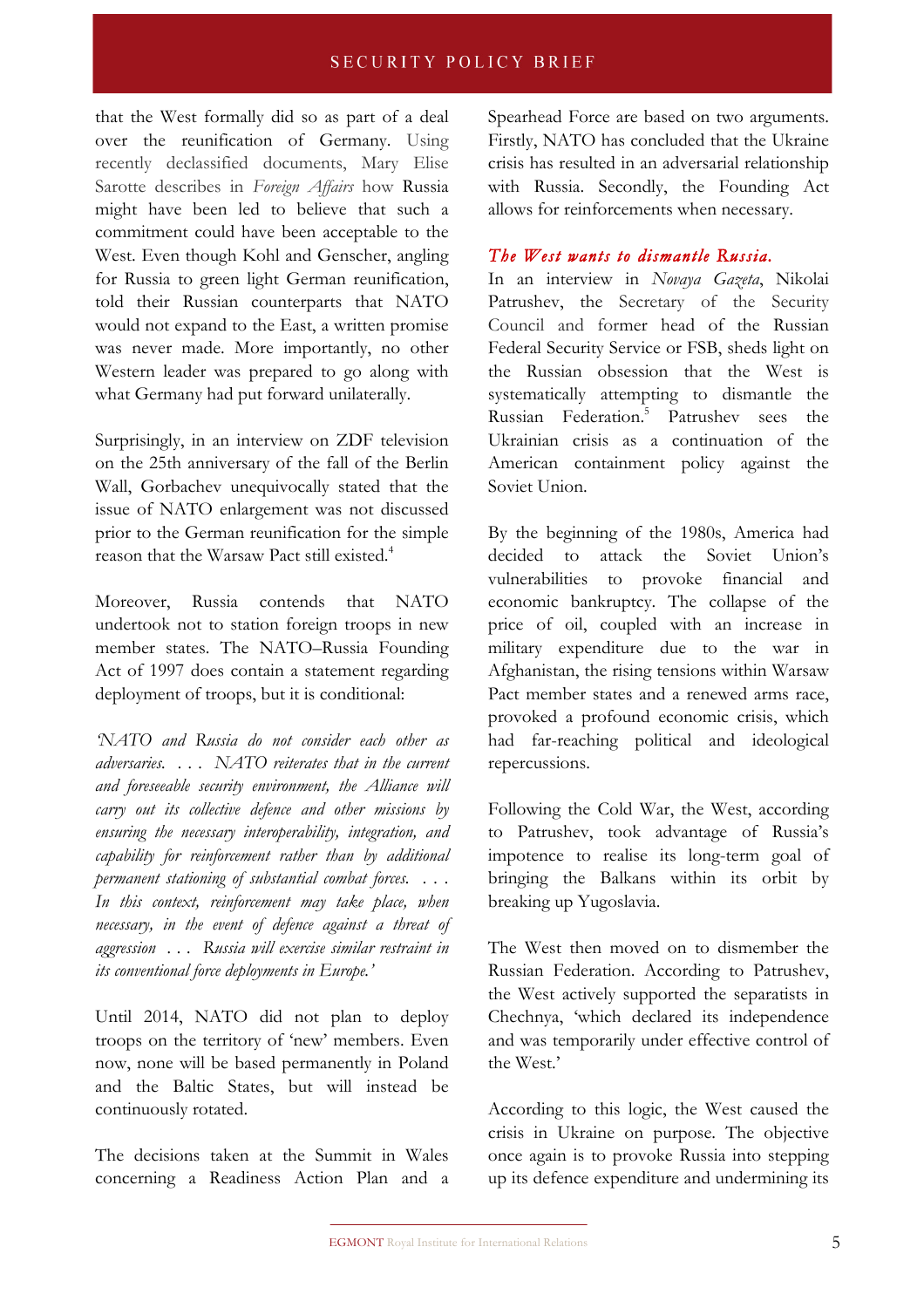economy through sanctions.

#### *The West is supporting regime change*

From the Russian point of view, the Revolution of the Roses in Georgia in 2003, the Orange Revolution in Ukraine in 2004 and the Tulip Revolution in Kyrgyzstan in 2005 unmistakably point to the West's encouragement of regime change. This backing is not limited to the post-Soviet space, as is demonstrated by the wars in Iraq, Libya and Syria.

What the Kremlin fears most is regime change in Russia, fermented by foreign influence. Its reactions to the protests in 2011 and 2012, the clampdown on the internet, and the measures taken against NGOs labelled as foreign agents, all point to this unease with external influences. Therefore, the Maidan movement is depicted as a fascist junta, ousting a democratically elected head of state.

Ukraine should not be allowed to succeed in any democratic experiment because this would undermine the Kremlin hold on power in Russia. Therein lies the vital contradiction between the goal of trying to integrate Russia into European civilisation, and the survival of the present political system in Moscow.

## *The West is encroaching on traditional Russian spheres of influence*

According to Russia, NATO and the EU are encroaching on the Soviet Union's traditional post-Second World War sphere of influence in Europe. Russia contends that the United States provided direct support for Georgian attacks against Russian citizens and peacekeepers in 2008.

Through the war in Georgia, Russia tried to make it clear that Ukraine joining NATO would be considered a casus belli.

In 2013, the West supported what the Kremlin considers a coup d'état in Kyiv, directly threatening Russia.

#### *The right to protect Russians anywhere*

The disintegration of the Soviet Union split up its three Slavic components, leaving a third of the Slavic population outside Russia. Without Ukraine and Belarus, Russia does not possess the indispensable demographic base to compete with the United States, the EU, China, or other upcoming powers. Hence the unacceptability for Russia of these countries drifting towards the West, and the urgency of consolidating a union of some sort.

Moreover, 25 million ethnic Russians got stranded in former Soviet states. Even though Russia views these states as part of the *Russian historical space*, it also considers it its duty to protect its ethnic kin.

What is more, Russians interpret this duty very broadly. Already in 1994, Putin declared that 'Territories, which are impregnated by Russian or Slavic blood, have a right to remain forever in Slavic possession.'6 In his speech in the Kremlin on 18 March this year, Putin once again linked territory with the past and with spilt Russian blood.

This view of a broader Russian world is not limited to the Slavic components of the former empire. In July this year, at a meeting with Russian ambassadors in Moscow, Putin extended this duty of protection not only to ethnic Russians, but equally to everyone who feels they belong to the *Great Russian World*:

*'When I speak of Russians and Russian-speaking citizens I am referring to those people who consider themselves part of the broad Russian community, they may not necessarily be ethnic Russians, but they consider themselves Russian people.'*

Seen in the light of the Ukraine crisis, this rhetoric is beginning to worry some of Russia's neighbours, especially Kazakhstan with its large ethnic Russian minority. The fact that Russia, as one of the guarantors of Ukrainian, Belorussian and Kazakh sovereignty and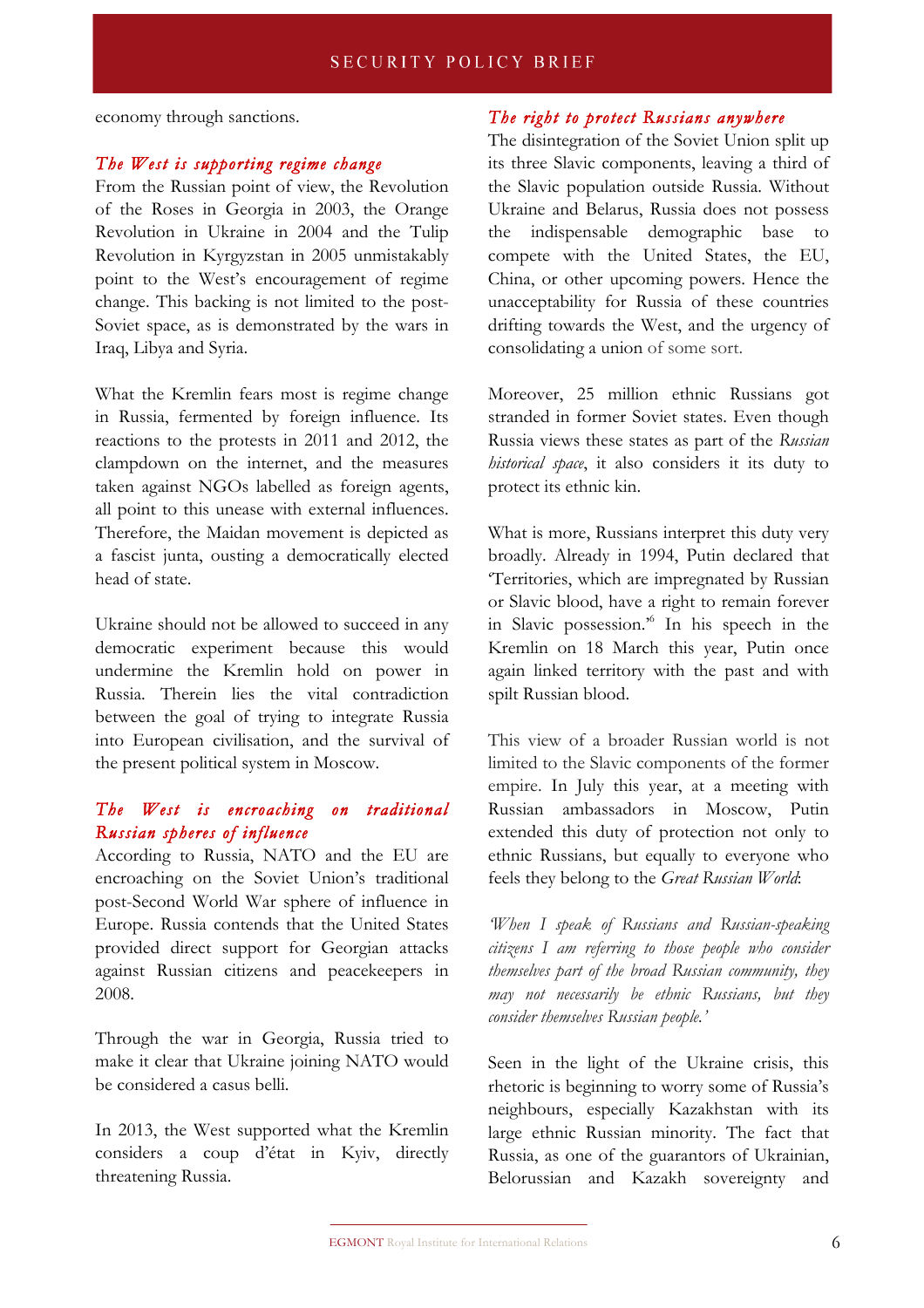independence in the Budapest Memorandum of 1994, does not feel bound by its obligations towards a new government in Kyiv, is not reassuring for Nazarbayev's or Lukashenko's successors.

## *Russia as guardian of a Russian–Eurasian civilisation*

In the Russian view, civilisations are the foremost entities of geopolitics. Russia, as the leader of the Russian–Eurasian civilisation, has to counteract the onslaught of global colour revolutions incited by the Atlantic civilisation. Russia's holy mission is to preserve the Russian civilisation and to fight Western moral decadence.

Russia's contention that its conservative orthodox values will save European and Christian civilisation contrasts sharply with the lack of values in Russian society. Indeed, Moscow and the other main cities are notable for their decadence, the whole country for its corruption.

#### **A MUTUAL LACK OF UNDERSTANDING**

It undoubtedly is true that there is a lack of understanding in the West about Russia. Since the end of the Cold War, the West has focussed on other problems, losing touch with developments in Russia. There is, however, a tendency is some quarters, under the guise of expertise, to accept all that is put forward in Russia's narrative.

However, the opposite also applies. Russians have little insight into how Western democracies work. Autocratic regimes all too quickly focus on slow decision-making at national and multinational levels, as in NATO and the EU. They do not realise that, even if it takes time, once Western democracies do decide to get involved, one should not underestimate their determination.

Neither does Russia understand the resentment in Central Europe against the Soviet occupation, which resulted in hundreds of thousands being executed and deported, as well as setting back the development of political and economic freedom by 45 years.

#### **CONCLUSIONS**

We should not accept the fallacious narrative of victimhood propagated by the Kremlin's Versailles syndrome. Nor should we go along with Russia's superpower hangover, whose only remnants seem to be nuclear weapons.

Russia wants respect. Perhaps the best way to earn this would be by developing its soft power, not through a mixture of Soviet, nationalistic and ethnic nostalgia, but by making the country politically and economically attractive.

Russia's real problem is that it remains steeped in a Cold War attitude, replaying the Brezhnev doctrine, in which smaller countries are not allowed to chart their future.

Russia apologists – some would call them 'useful idiots' – make the leap from understanding Russia's frustrations to taking them at face value. This is not helpful if one is trying to analyse events objectively, but it does lend the Kremlin a helping hand in spreading its message.

## **RECOMMENDATION: HOLD OUT, HOLD OFF, HOLD IN**

The West has to hold out, not only against actions in Ukraine but also against Russia's narrative. This means not accepting the annexation of Crimea or the invasion of Eastern Ukraine as a fait accompli, but instead actively countering the Kremlin's information war.

Fending off Russian adventurism means first of all recognising that Russia poses a real threat to peace in Europe, and not only Ukraine. Russia will continue to attempt to undo the setbacks it suffered in Ukraine. First